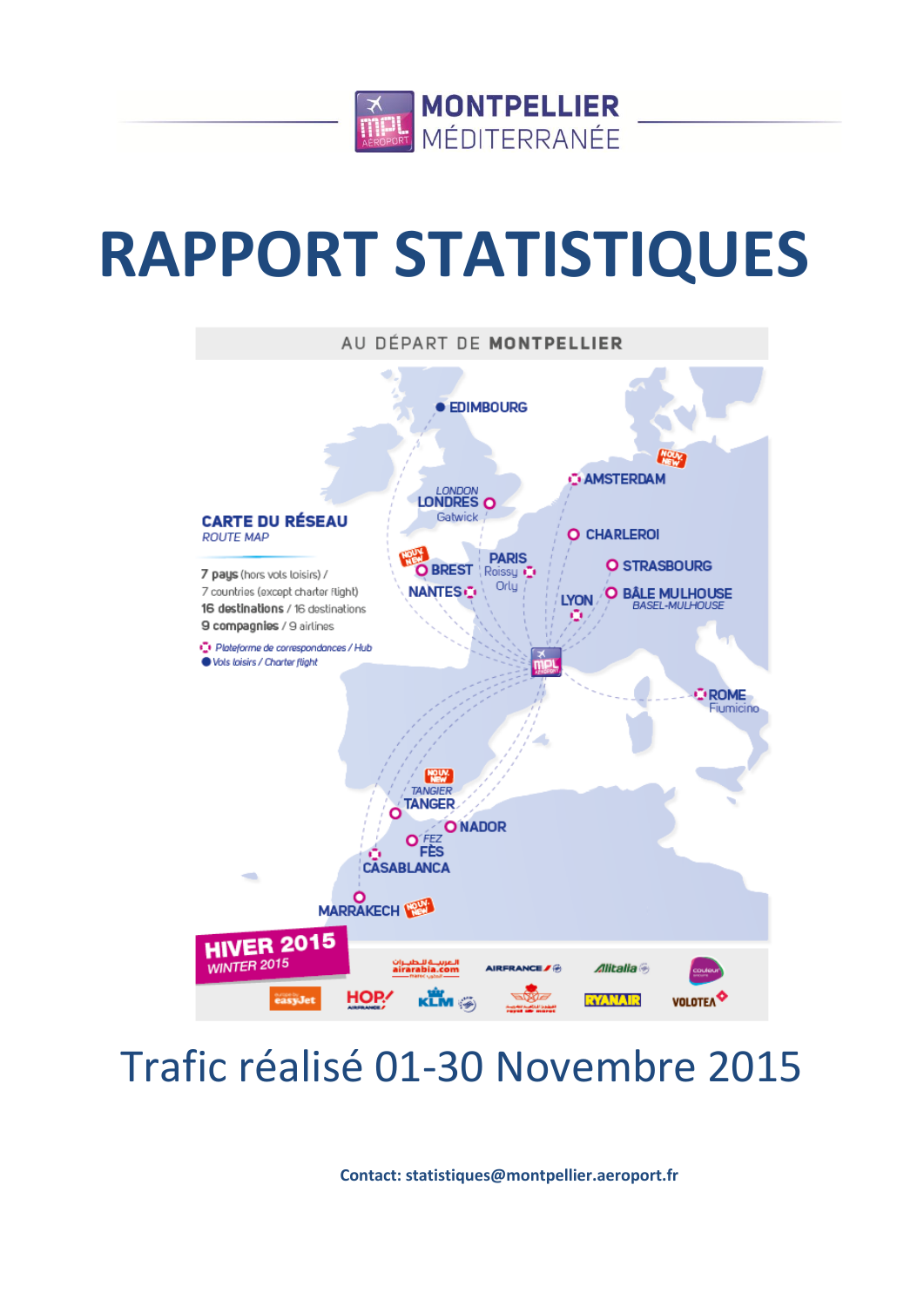## **TRAFIC COMMERCIAL**

|                             | Mois de : <b>NOVEMBRE</b> |         |           | Cumul jusqu'au mois de : NOVEMBRE |           |           |  |
|-----------------------------|---------------------------|---------|-----------|-----------------------------------|-----------|-----------|--|
|                             | 2015                      | 2014    | Variation | 2015                              | 2014      | Variation |  |
| <b>Passagers:</b>           | 107 708                   | 99 188  | 8,59%     | 1 389 042                         | 1 335 545 | 4,01%     |  |
| <b>LOCAUX :</b>             | 107 289                   | 99 188  | 8,17%     | 1 387 015                         | 1 334 419 | 3,94%     |  |
| <b>NATIONAUX</b>            | 79 586                    | 80 833  | $-1,54%$  | 937 402                           | 921 516   | 1,72%     |  |
| <b>Réguliers</b>            | 79 308                    | 80 264  | $-1,19%$  | 932 010                           | 917 425   | 1,59%     |  |
| Non Réguliers               | 278                       | 569     | $-51,14%$ | 5 3 9 2                           | 4 0 9 1   | 31,80%    |  |
| <b>EUROPEENS</b>            | 16 969                    | 13521   | 25,50%    | 356 379                           | 336 993   | 5,75%     |  |
| <b>Réguliers</b>            | 16 824                    | 13 477  | 24,83%    | 350 851                           | 334 339   | 4,94%     |  |
| Non Réguliers               | 145                       | 44      | 229,55%   | 5 5 28                            | 2 6 5 4   | 108,29%   |  |
| <b>INTERNATIONAUX</b>       | 10734                     | 4834    | 122,05%   | 93 2 34                           | 75 910    | 22,82%    |  |
| <b>Réguliers</b>            | 10 642                    | 4 7 7 6 | 122,82%   | 93 054                            | 75 350    | 23,50%    |  |
| Non Réguliers               | 92                        | 58      | 58,62%    | 180                               | 560       | $-67,86%$ |  |
| <b>TRANSITS (ARRIVEES):</b> | 419                       |         | 100,00%   | 2 0 2 7                           | 1 1 2 6   | 80,02%    |  |

 $\Box$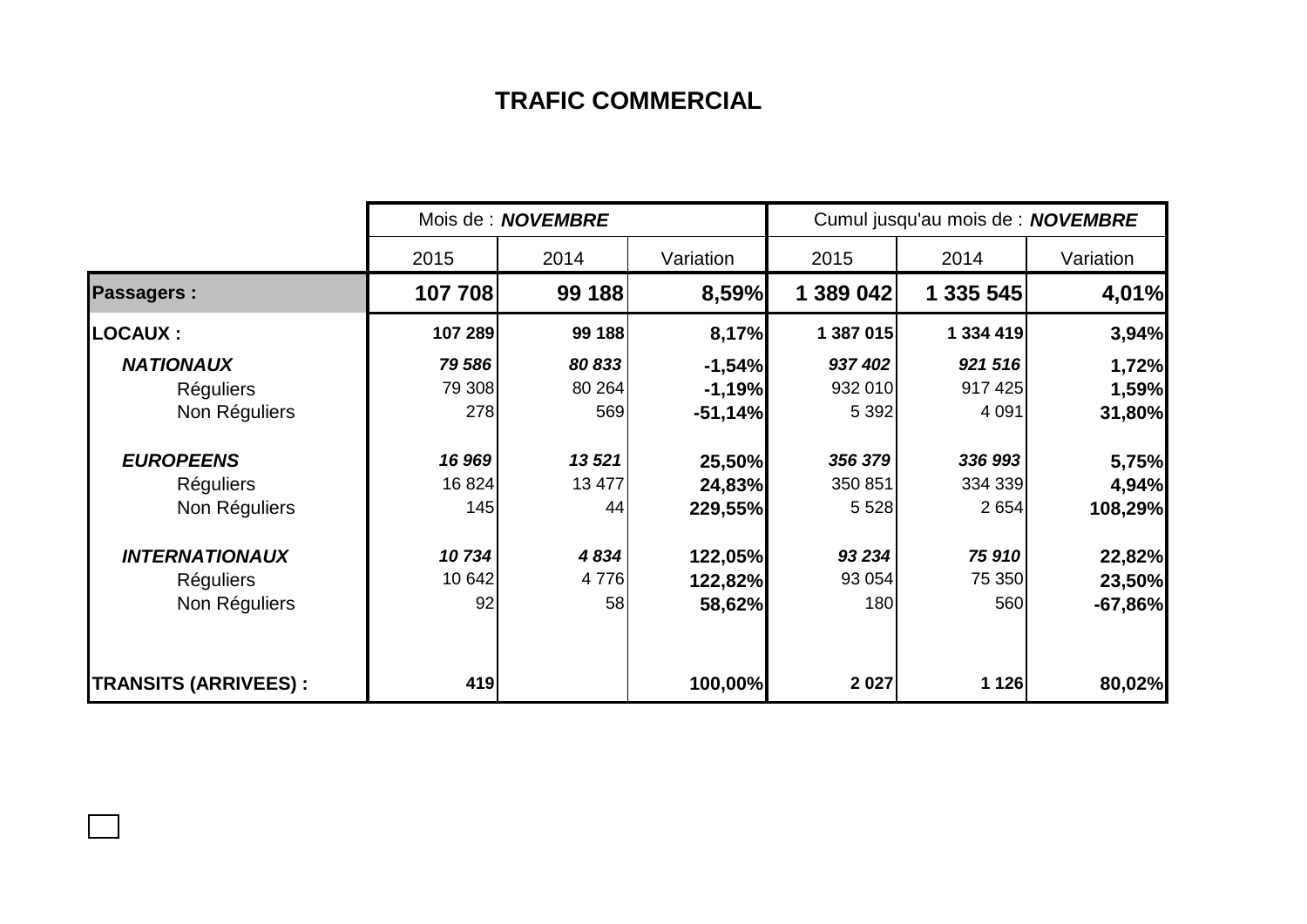#### **à fin NOVEMBRE 2015 Comparatif Trafic Par Compagnies - 2015/14 Vols Réguliers et Non Réguliers**

|                                                     | novembre |         | Variation                | TOTAL     |           | Variation                |
|-----------------------------------------------------|----------|---------|--------------------------|-----------|-----------|--------------------------|
|                                                     | 2014     | 2015    | 2015/14                  | 2014      | 2015      | 2015/14                  |
|                                                     |          |         |                          |           |           |                          |
| <b>REGULIERS</b>                                    |          |         |                          |           |           |                          |
| <b>AIR ALGERIE</b>                                  |          |         | $\sim$                   | 5 5 4 7   | 4 4 6 1   | $-19,58%$                |
| <b>AIR ARABIA MAROC</b>                             | 4776     | 9 3 3 5 | 95,46%                   | 66 445    | 86 893    | 30,77%                   |
| <b>AIR FRANCE</b>                                   | 69 079   | 67 845  | $-1,79%$                 | 733 725   | 766 662   | 4,49%                    |
| <b>ALITALIA</b>                                     | 921      | 1 2 9 7 | 40,83%                   | 13983     | 15762     | 12,72%                   |
| <b>BRUSSELS AIRLINES</b>                            |          |         |                          | 8681      |           | $-100,00%$               |
| <b>EASYJET</b>                                      | 5 3 8 6  | 6 174   | 14,63%                   | 134 804   | 131 100   | $-2,75%$                 |
| <b>EASYJET SWITZERLAND</b>                          | 2 4 1 9  | 2 7 0 3 | 11,74%                   | 26 594    | 33 379    | 25,51%                   |
| <b>EUROPE AIRPOST</b><br>(PAX EQUIPAGE)             |          |         | ä.                       |           |           |                          |
| <b>GERMANWINGS</b>                                  |          |         | $\overline{\phantom{a}}$ | 3 3 2 6   | 2637      | $-20,72%$                |
| HOP!                                                | 7 1 3 6  | 7 5 3 3 | 5,56%                    | 118 229   | 81 232    | $-31,29%$                |
| <b>KLM ROYAL DUTCH AIRLINES</b>                     |          | 2 2 0 5 | 100.00%                  |           | 26 312    | 100,00%                  |
| <b>LUFTHANSA</b>                                    |          |         | ÷.                       | 7393      | 6753      | $-8,66%$                 |
| <b>NORWEGIAN</b>                                    |          |         | $\sim$                   | 4934      | 5 1 0 1   | 3,38%                    |
| <b>ROYAL AIR MAROC</b>                              |          | 1 307   | 100,00%                  | 3 3 5 8   | 1700      | $-49,37%$                |
| <b>RYANAIR</b>                                      | 4751     | 4 4 4 5 | $-6,44%$                 | 110851    | 107 351   | $-3,16%$                 |
| <b>SCANDINAVIAN AIRLINES SYSTEM</b>                 |          |         | Ξ.                       | 2487      | 2 4 4 4   | $-1,73%$                 |
| <b>TRANSAVIA</b>                                    |          |         | $\overline{\phantom{a}}$ |           |           |                          |
|                                                     |          |         |                          | 21 286    | 20 012    | $-5,99%$                 |
| <b>VOLOTEA</b>                                      | 4 0 4 9  | 3 9 3 0 | $-2,94%$                 | 65 471    | 84 116    | 28,48%                   |
|                                                     |          |         |                          |           |           |                          |
| <b>NON REGULIERS</b>                                |          |         |                          |           |           |                          |
| <b>AIGLE AZUR</b>                                   |          |         |                          | 156       |           | $-100,00%$               |
| AIR ALGERIE                                         |          |         | $\overline{\phantom{a}}$ |           |           | $\overline{\phantom{a}}$ |
| <b>AIR ARABIA MAROC</b>                             |          |         |                          | 151       |           | $-100.00%$               |
| <b>AIR CORSICA</b>                                  |          |         | ÷.                       | 17        |           | $-100,00%$               |
| <b>AIR EUROPA</b><br><b>AIR FRANCE</b>              |          | 49      | ÷.<br>100,00%            | 358       | 702       | 96,09%                   |
| AIR MEDITERRANEE                                    |          |         | н.                       | 313       | 505       | 61,34%                   |
| <b>AIR NOSTRUM</b>                                  |          |         | ÷.                       |           |           |                          |
| <b>AIR VALLEE</b>                                   |          |         | $\sim$                   |           |           | ÷.                       |
| <b>AIRLINAIR</b>                                    |          |         | ٠.                       |           |           | --                       |
| <b>ALITALIA</b><br><b>ATLANTIQUE AIR ASSISTANCE</b> |          |         | н.<br>÷.                 | 30        |           | $\sim$<br>$-100.00%$     |
| <b>AVIATION DEFENSE SERVICE</b>                     | 27       |         | -100,00%                 | 147       | 17        | $-88,44%$                |
| <b>BRIT AIR</b>                                     |          |         | ٠.                       |           |           | ۰.                       |
| <b>BRUSSELS AIRLINES</b>                            |          |         | н.                       |           |           | $\overline{a}$           |
| <b>DENIM AIR</b>                                    |          |         | ÷.                       | 80        |           | $-100,00%$               |
| <b>EASTERN AIRWAYS</b><br><b>EASYJET</b>            |          |         | t.                       | 77        | 70<br>2   | $-9,09%$<br>100,00%      |
| <b>EASYJET SWITZERLAND</b>                          |          |         | $\overline{\phantom{a}}$ | 107       |           | $-100,00%$               |
| <b>EUROPE AIRPOST</b>                               | 79       |         | $-100,00%$               | 391       | 157       | $-59.85%$                |
| <b>GERMANWINGS</b>                                  |          |         |                          |           |           |                          |
| HOP!                                                | 339      | 151     | $-55,46%$                | 1821      | 1 280     | $-29,71%$                |
| <b>KLM ROYAL DUTCH AIRLINES</b>                     |          |         | $\overline{\phantom{a}}$ |           | 71<br>34  | 100,00%                  |
| LUFTHANSA<br>NETJETS TRANSPORTES AEREOS             | 8        | 20      | 150,00%                  | 94        | 222       | 100,00%<br>136,17%       |
| <b>NORWEGIAN</b>                                    |          |         |                          |           |           |                          |
| PAN EUROPEAN AIR SERVICE                            |          | 12      | 100,00%                  |           | 126       | 100,00%                  |
| <b>REGIONAL Cie Européenne</b>                      |          |         |                          |           |           |                          |
| <b>ROYAL AIR MAROC</b>                              |          | 75      | 100,00%                  |           | 75        | 100,00%                  |
| <b>RYANAIR</b><br><b>SATA INTERNACIONAL</b>         |          |         | --                       | 360       | 1 060     | 194,44%<br>۰.            |
| SCANDINAVIAN AIRLINES SYSTEM                        |          |         | $\overline{\phantom{a}}$ |           |           | $\overline{\phantom{a}}$ |
| <b>SKY BRIDGE AIR</b>                               |          |         |                          |           |           |                          |
| <b>SUN AIR OF SCANDINAVIA</b>                       | 18       | 64      | 255,56%                  | 624       | 512       | $-17,95%$                |
| <b>TRANSAVIA</b>                                    |          |         |                          | 109       | 576       | 428,44%                  |
| <b>TRAVEL SERVICE AIRLINES</b><br><b>TUNISAIR</b>   |          |         | $\sim$                   |           | 824       | 100,00%                  |
| <b>TWIN JET</b>                                     |          |         | $\sim$                   |           | 7         | 100,00%                  |
| <b>VIP WINGS</b>                                    |          |         | ٠.                       |           |           | ٠.                       |
| <b>VLM AIRLINES</b>                                 |          |         | $\overline{\phantom{a}}$ |           |           |                          |
| <b>VOLOTEA</b>                                      |          |         | ÷.                       | 149       | 156       | 4,70%                    |
| <b>XL AIRWAYS</b>                                   |          |         | $\overline{\phantom{a}}$ |           | 286       | 100,00%                  |
|                                                     |          |         |                          |           |           |                          |
|                                                     |          |         |                          |           |           |                          |
|                                                     |          |         |                          |           |           |                          |
| <b>Autres Compagnies</b>                            | 200      | 144     | $-28,00%$                | 2 3 2 1   | 4 4 1 8   | 90,35%                   |
|                                                     |          |         |                          |           |           |                          |
| <b>TOTAL REGULIERS</b>                              | 98 517   | 106 774 | 8,38%                    | 1 327 114 | 1 375 915 | 3,68%                    |
|                                                     |          |         |                          |           |           |                          |
| <b>TOTAL NON REGULIERS</b>                          | 671      | 515     | $-23,25%$                | 7 3 0 5   | 11 100    | 51,95%                   |
| <b>TOTAL GENERAL</b>                                | 99 188   | 107 289 | 8,17%                    | 1 334 419 | 1 387 015 | 3,94%                    |

*COMPAGNIES AYANT DES VOLS REGULIERS ET NON REGULIERS*

| <b>TOTAL AIR ALGERIE</b>           |         |         | --       | 5 5 4 7 | 4 4 6 1 | $-19,58%$  |
|------------------------------------|---------|---------|----------|---------|---------|------------|
| TOTAL AIR ARABIA MAROC             | 4 7 7 6 | 9 3 3 5 | 95,46%   | 66 596  | 86 893  | 30,48%     |
| <b>TOTAL AIR FRANCE</b>            | 69 079  | 67894   | $-1.72%$ | 734 083 | 767 364 | 4,53%      |
| <b>TOTAL ALITALIA</b>              | 921     | 1 2 9 7 | 40.83%   | 13 983  | 15762   | 12,72%     |
| <b>TOTAL BRUSSELS AIRLINES</b>     |         |         | --       | 8681    |         | $-100,00%$ |
| <b>TOTAL EASYJET</b>               | 5 3 8 6 | 6 174   | 14,63%   | 134 804 | 131 102 | $-2,75%$   |
| TOTAL EASYJET SWITZERLAND          | 2419    | 2 7 0 3 | 11.74%   | 26 701  | 33 379  | 25,01%     |
| <b>TOTAL GERMANWINGS</b>           |         |         | --       | 3 3 2 6 | 2637    | $-20,72%$  |
| TOTAL HOP!                         | 7475    | 7684    | 2,80%    | 120 050 | 82 512  | $-31,27%$  |
| TOTAL KLM ROYAL DUTCH AIRLINES     |         | 2 2 0 5 | 100.00%  |         | 26 383  | 100,00%    |
| TOTAL LUFTHANSA                    |         |         | --       | 7 3 9 3 | 6787    | $-8,20%$   |
| <b>TOTAL NORWEGIAN</b>             |         |         | --       | 4 9 3 4 | 5 1 0 1 | 3,38%      |
| TOTAL ROYAL AIR MAROC              |         | 1 3 8 2 | 100,00%  | 3 3 5 8 | 1 7 7 5 | $-47,14%$  |
| <b>TOTAL RYANAIR</b>               | 4751    | 4 4 4 5 | $-6,44%$ | 111 211 | 108 411 | $-2,52%$   |
| TOTAL SCANDINAVIAN AIRLINES SYSTEM |         |         | --       | 2 4 8 7 | 2 4 4 4 | $-1,73%$   |
| <b>TOTAL TRANSAVIA</b>             |         |         | --       | 21 395  | 20 588  | $-3,77%$   |
| <b>TOTAL VOLOTEA</b>               | 4 0 4 9 | 3 9 3 0 | $-2.94%$ | 65 620  | 84 272  | 28,42%     |
|                                    |         |         |          |         |         |            |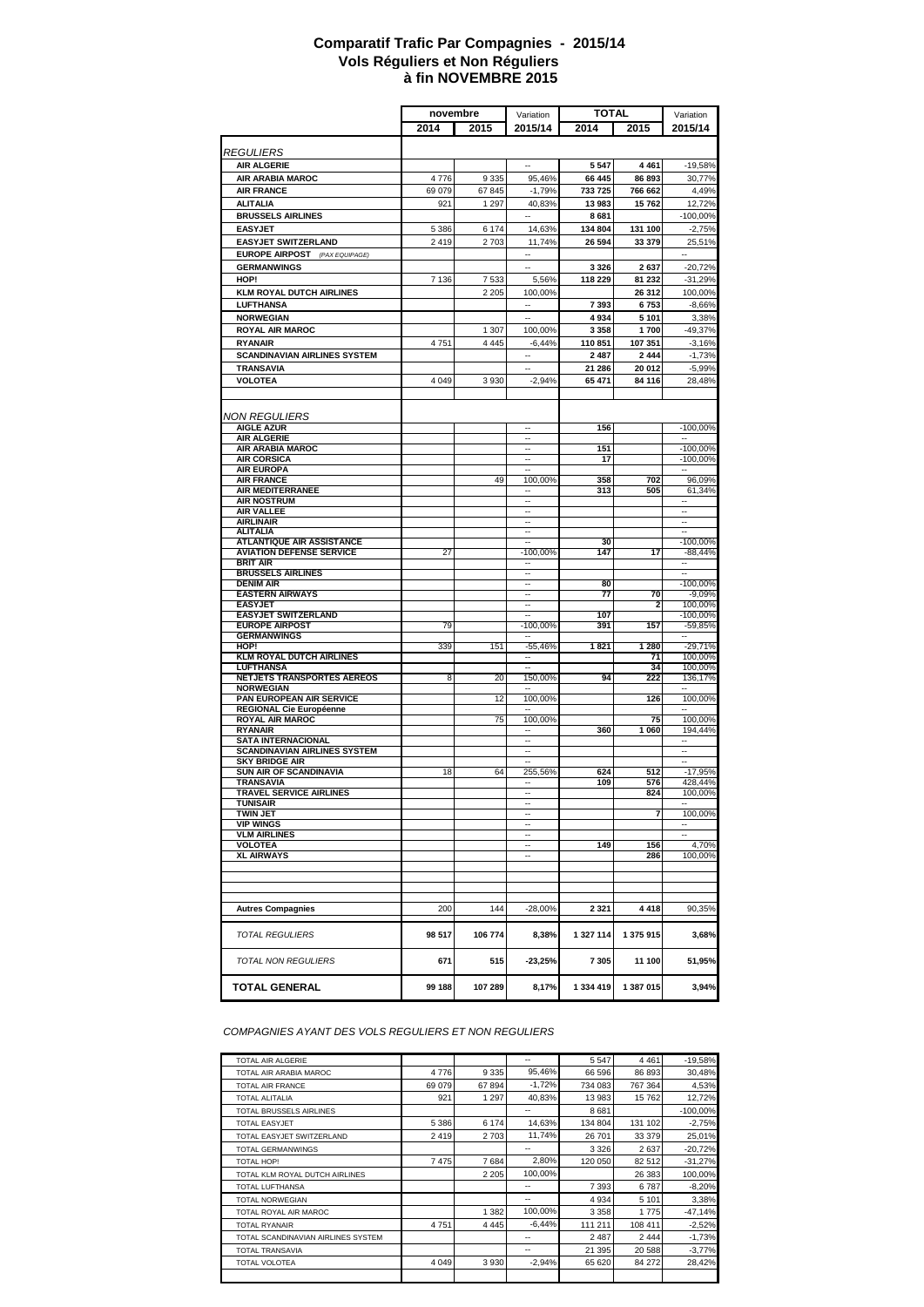### **COMPARATIF TRAFIC PAR DESTINATIONS ET NATIONALITES - 2015/14 à fin NOVEMBRE 2015**

|                                                                | novembre         |                    | Variation                          | <b>TOTAL</b>       |                   | Variation                           |
|----------------------------------------------------------------|------------------|--------------------|------------------------------------|--------------------|-------------------|-------------------------------------|
| <b>VILLES</b>                                                  | 2014             | 2015               | 2015/14                            | 2014               | 2015              | 2015/14                             |
| <b>PARIS</b>                                                   |                  |                    |                                    |                    |                   |                                     |
| <b>PARIS Ch Gaulle</b><br><b>PARIS ORLY OUEST (Air France)</b> | 30 215<br>38 864 | 29 7 7 5<br>38 070 | $-1,46%$<br>$-2,04%$               | 325 982<br>408 065 | 346761<br>421 293 | 6,37%<br>3,24%                      |
| <b>PARIS LE BOURGET</b>                                        | 15               | 8                  | $-46,67%$                          | 167                | 290               | 73,65%                              |
| <b>PARIS ORLY (Autres)</b>                                     | 257              |                    | $-100,00%$                         | 573                | 267               | -53,40%                             |
| <b>TOTAL PARIS</b>                                             | 69 351           | 67853              | $-2,16%$                           | 734 787            | 768 611           | 4,60%                               |
| <b>NATIONAUX HORS PARIS</b>                                    |                  |                    |                                    |                    |                   |                                     |
| <b>AJACCIO</b><br><b>BASTIA</b>                                | 79<br>82         |                    | $-100,00%$<br>$-100,00%$           | 5710<br>82         | 9677<br>630       | 69,47%<br>668,29%                   |
| <b>BIARRITZ</b>                                                |                  |                    | --                                 | 83                 | 7                 | $-91,57%$                           |
| <b>BORDEAUX</b><br><b>BREST</b>                                |                  | 4<br>115           | 100.00%<br>100,00%                 | 264<br>93          | 368<br>8871       | 39,39%<br>9438,71%                  |
| <b>CAEN</b>                                                    | 62               |                    | $-100,00%$                         | 64                 | 126               | 96,88%                              |
| <b>CHALON VATRY</b><br><b>LILLE</b>                            | 9                | 64<br>2            | 100,00%<br>-77,78%                 | 114<br>20 683      | 198<br>1444       | 73,68%<br>$-93,02%$                 |
| <b>LORIENT</b>                                                 |                  |                    | $\overline{\phantom{a}}$           | 122                | 184               | 50,82%                              |
| <b>LYON</b><br><b>METZ NANCY</b>                               | 1499             | 881                | $-41,23%$<br>н.                    | 22 229<br>83       | 15471<br>101      | -30,40%<br>21,69%                   |
| <b>NANTES</b>                                                  | 8515             | 10 152             | 19,22%                             | 109 141            | 113 124           | 3,65%                               |
| <b>NICE</b><br><b>PAU</b>                                      | 1                |                    | 100,00%<br>$-100,00%$              | 357                | 145<br>97         | -59,38%<br>9600,00%                 |
| <b>RENNES</b>                                                  |                  |                    | -- 1                               | 50                 | 142               | 184,00%                             |
| <b>ST BRIEUC</b><br><b>STRASBOURG</b>                          | 1 1 7 1          | 383                | $-67,29%$                          | 134<br>26739       | 70<br>16971       | -47,76%<br>$-36,53%$                |
|                                                                |                  |                    |                                    |                    |                   |                                     |
|                                                                |                  |                    |                                    |                    |                   |                                     |
| <b>Autres Charters Nat.</b>                                    | 64               | 127                | 98,44%                             | 780                | 1 1 6 5           | 49,36%                              |
| <b>TOTAL NATIONAUX HORS PARIS</b>                              | 11 482           | 11 733             | 2,19%                              | 186729             | 168791            | -9,61%                              |
| <b>TOTAL NATIONAUX</b>                                         | 80 833           | 79 586             | $-1,54%$                           | 921 516            | 937 402           | 1,72%                               |
| <b>EUROPEENS</b>                                               |                  |                    |                                    |                    |                   |                                     |
| <b>AMSTERDAM</b>                                               |                  | 2 2 0 9            | 31457.14%                          |                    | 26 568            | 379442.86%                          |
| <b>BALE-MULHOUSE</b><br><b>BIRMINGHAM</b>                      | 2419             | 2 7 0 3            | 11.74%<br>$\overline{\phantom{a}}$ | 26711              | 33 379            | 24,96%<br>$\sim$                    |
| <b>BRISTOL</b>                                                 |                  |                    | $\overline{\phantom{a}}$           |                    |                   | $\overline{\phantom{a}}$            |
| <b>BRUXELLES</b><br><b>BUDAPEST</b>                            |                  |                    | $\sim$<br>н.                       | 8740               | 15<br>277         | $-99,83%$<br>100,00%                |
| <b>CARDIFF</b>                                                 |                  |                    | H                                  | 30                 | 1                 | -96,67%                             |
| <b>CHARLEROI</b><br><b>COLOGNE</b>                             | 4 3 0 8          | 3894               | $-9.61%$<br>--                     | 52 133             | 57 371            | 10.05%<br>100,00%                   |
| <b>COPENHAGUE</b>                                              |                  |                    | $\overline{a}$                     | 7421               | 7545              | 1,67%                               |
| <b>CRACOVIE</b><br><b>DUBLIN</b>                               |                  |                    | Щ.<br>$\sim$                       | 413<br>71          | 542               | $-100,00%$<br>663,38%               |
| <b>DUBROVNIK</b>                                               |                  |                    | $\overline{a}$                     | 129                | 279               | 116,28%                             |
| <b>DUSSELDORF</b>                                              | 8                |                    | $-100,00%$                         | 3335               | 2645              | $-20,69%$<br>$-100,00%$             |
| <b>EDIMBOURG</b><br><b>FRANCFORT</b>                           |                  |                    | ⊶.                                 | 360<br>3866        | 3 4 3 9           | $-11,05%$                           |
| <b>FRANCFORT HAHN</b>                                          | 443              | 551                | 24,38%                             | 41 993             | 38 343            | $-8,69%$                            |
| <b>FUNCHAL</b><br><b>GENEVE</b>                                | 22               | 30                 | 36,36%                             | 48<br>71           | 146<br>95         | 204,17%<br>33,80%                   |
| <b>LEEDS</b>                                                   |                  |                    |                                    | 16730              | 11 637            | $-30,44%$                           |
| <b>LISBONNE</b><br><b>LONDRES GATWICK</b>                      | 5 3 8 6          | 6 1 7 4            | --<br>14,63%                       | 102920             | 404<br>110 453    | 40300,00%<br>7,32%                  |
| <b>LONDRES LUTON</b>                                           | $\overline{2}$   | 74                 | 3600,00%                           | 16850              | 16763             | $-0,52%$                            |
| <b>MADRID</b><br><b>MALAGA</b>                                 |                  | 3                  | 100,00%                            | 19<br>6            | 21<br>11          | 10,53%<br>83,33%                    |
| <b>MALTE</b>                                                   |                  | 5                  | 100,00%                            |                    | 233               | 100,00%                             |
| <b>MANCHESTER</b><br><b>MUNICH</b>                             |                  | $\overline{2}$     | $-100,00%$<br>100,00%              | 3529               | 3350              | $-100,00%$<br>$-5,07%$              |
| OSLO                                                           |                  |                    |                                    |                    |                   |                                     |
| <b>PALMA</b><br><b>PORTO</b>                                   |                  |                    | н.<br>н.                           |                    | 356               | $\overline{\phantom{a}}$<br>100,00% |
| <b>PULA</b>                                                    |                  |                    | $\overline{\phantom{a}}$           | 116                | 239               | 106.03%                             |
| <b>RHODES</b><br><b>ROME FIUMICINO</b>                         | 921              | 1 2 9 7            | 40,83%                             | 29 031             | 19764             | $-31.92%$                           |
| <b>ROTTERDAM</b>                                               |                  |                    | $\sim$                             | 21 395             | 20 088            | $-6,11%$                            |
| <b>VARSOVIE</b><br><b>VENISE</b>                               |                  |                    | щ.                                 | 89<br>20           | 8                 | $-100,00%$<br>$-60,00%$             |
| <b>ZURICH</b>                                                  |                  |                    | 100,00%                            | 19                 | 11                | $-42,11%$                           |
|                                                                |                  |                    |                                    |                    |                   |                                     |
| <b>Autres Charters Euro.</b>                                   |                  | 25                 | 1150,00%                           | 937                | 2 3 9 4           | 155,50%                             |
| <b>TOTAL EUROPEENS</b>                                         | 13 5 21          | 16 969             | 25,50%                             | 336 993            | 356 379           | 5,75%                               |
|                                                                |                  |                    |                                    |                    |                   |                                     |
| <b>INTERNATIONAUX</b><br><b>AGADIR</b>                         |                  |                    |                                    |                    |                   |                                     |
| <b>ALGER</b>                                                   |                  |                    |                                    | 2932               | 2 3 3 0           | $-20,53%$                           |
| <b>CASABLANCA</b><br><b>DAKAR</b>                              | 1760             | 4 0 36             | 129,32%<br>−−                      | 31 763             | 30 809            | $-3.00%$<br>$\mathbf{u}$            |
| <b>DJERBA</b>                                                  |                  |                    | Ξ.                                 |                    |                   |                                     |
| <b>FES</b><br><b>ISTANBUL</b>                                  | 2 0 3 7          | 3512               | 72,41%<br>−−                       | 25 104             | 33 259            | 32,48%<br>$\overline{\phantom{a}}$  |
| <b>JEDDAH</b>                                                  |                  |                    | Ξ.                                 |                    |                   |                                     |
| <b>MARRAKECH</b><br><b>MONASTIR</b>                            |                  | 897                | 100,00%                            | 15                 | 5888              | 39153,33%                           |
| <b>NADOR</b>                                                   | 983              | 1830               | 86,16%                             | 13 209             | 15940             | 20.68%                              |
| ORAN<br><b>OUJDA</b>                                           | 1                |                    | $-100,00%$<br>н.                   | 2621               | 2 131             | $-18,70%$<br>$\sim$                 |
| <b>TANGER</b>                                                  |                  | 442                | 100,00%                            |                    | 2791              | 100,00%                             |
| TUNIS                                                          |                  |                    | --                                 | 2                  |                   | -50,00%                             |
|                                                                |                  |                    |                                    |                    |                   |                                     |
| <b>Autres Charters Inter.</b>                                  | 53               | 17                 | $-67,92%$                          | 264                | 85                | $-67,80%$                           |
| <b>TOTAL INTERNATIONAUX</b>                                    | 4834             | 10734              | 122,05%                            | 75910              | 93 234            | 22,82%                              |
| <b>TOTAL</b>                                                   | 99 188           | 107 289            | 8,17%                              | 1 334 419          | 1 387 015         | 3,94%                               |